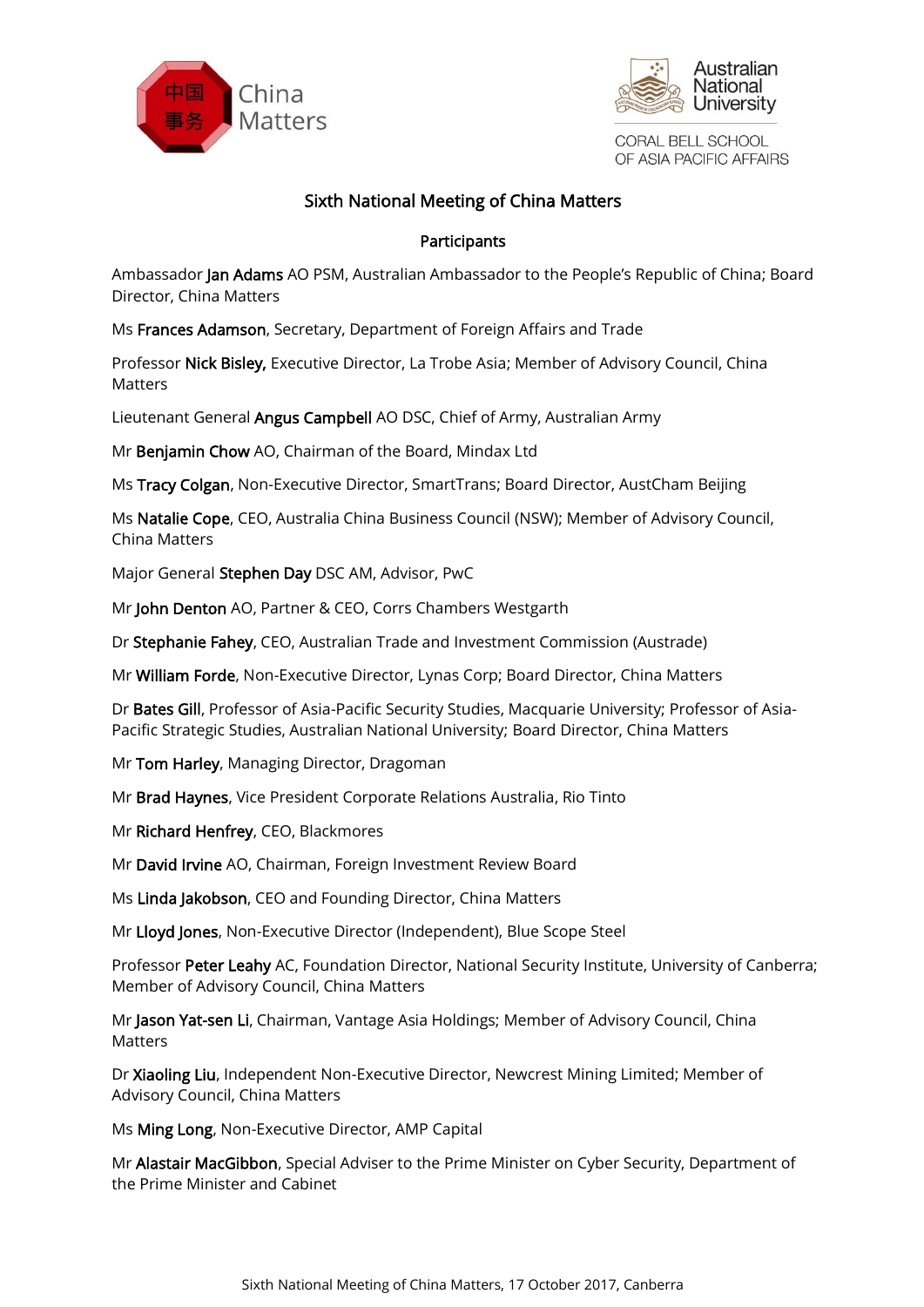



CORAL BELL SCHOOL OF ASIA PACIFIC AFFAIRS

Mr Allan McKinnon, Deputy Secretary of National Security, Department of the Prime Minister and Cabinet

Mr Andrew Michelmore, Executive Manager, MMG; Board Director, China Matters

Mr Chris Moraitis PSM, Secretary, Attorney-General's Department

Mr John O'Neill AO, Chairman and Non-Executive Director, Star Entertainment; Member of Advisory Council, China Matters

Mr Andrew Parker, Deals Partner and Asia Practice Leader, PwC; Board Director, China Matters

Mr Laurie Smith, Principal, Shuhou Associates; Board Member, Australia China Business Council; Member of Advisory Council, China Matters

Mr David Spence, Chairman, Paypal Australia; Director, Vocus Communications Limited

Dr Brendan Taylor, Acting Director, Coral Bell School of Asia Pacific Affairs, Australian National University

Ms Erny Wah, Policy Officer, Department of Foreign Affairs and Trade (China Matters Young Professionals representative)

Professor Michael Wesley, Dean, College of Asia and the Pacific, Australian National University; Chair of Advisory Council, China Matters

Professor Hugh White AO, Professor of Strategic Studies, Australian National University; Member of Advisory Council, China Matters

Mr David Wilden, Acting Deputy Secretary Policy and Deputy Comptroller-General, Department of Immigration and Border Protection

Ms Alice Williams, Board Director, Foreign Investment Review Board

#### Session III Special Guests

Mr Kenrick Cheah, President, Chinese Australian Forum

Mr JP Cheng, Australian Values Alliance

Ms Daphne Lowe Kelley, Former President and Founding Member, Chinese Heritage Association of Australia

Ms Maree Ma, General Manager, The Vision China Times